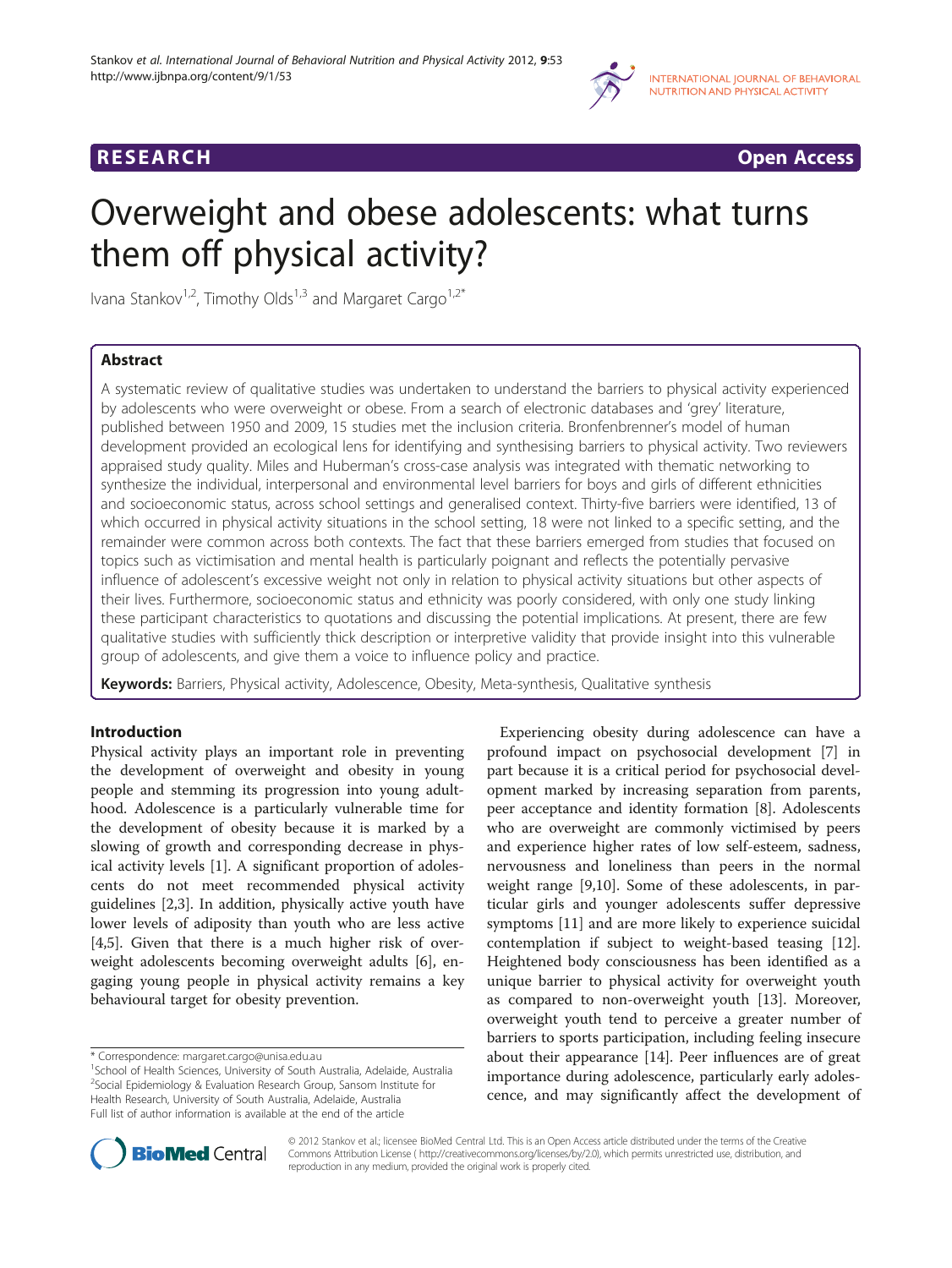attitudes [[7\]](#page-13-0) towards exercise and perhaps also programs designed to encourage weight loss. Peer stigmatization can inhibit participation in exercise [[15\]](#page-13-0). Even health educators must take care when assisting these young people as focusing on the obese child's weight in a negative manner can result in avoidance of exercise programs [[16\]](#page-13-0).

Engaging adolescents who are overweight in physical activity requires addressing the barriers that may deter them from participating in the first place. This is important given emerging evidence that these barriers may differ from those of their normal weight peers [[14](#page-13-0)] and persistent evidence that overweight and obese youth are more sedentary and less physically active than their normal weight counterparts [\[17\]](#page-14-0). Furthermore, the prevalence of overweight and its cultural acceptance has been linked to ethnicity and socioeconomic status (SES), with greater perceived acceptance evident in those residing in low SES communities/and or with Middle Eastern or Pacific Islander backgrounds [\[18\]](#page-14-0). Although current research identifies broadly-defined intrapersonal, interpersonal and environmental barriers to exercise, it is unclear how these barriers are experienced by and deter overweight and obese adolescents from engaging in physical activity in those settings responsible for their socialisation. Such information is needed to develop effective engagement strategies for this group of vulnerable adolescents.

# Aims and objectives

This study aims to strengthen the evidence on understanding the barriers to physical activity experienced by overweight and obese adolescents. Study objectives aim to:

- 1. synthesize evidence from qualitative research reporting on the barriers to physical activity experienced by adolescents who are overweight or obese with attention to socioeconomic and ethnic differences; and
- 2. provide gender, socioeconomic, ethnic and settingspecific implications for engaging adolescents who are overweight and obese in physical activity.

Qualitative synthesis is appropriate for consolidating evidence across studies to develop new explanations for a body of research [[19,20](#page-14-0)]. A key strength of qualitative research is the insight that it provides into the perceptions and attitudes of those experiencing a particular phenomenon of interest [\[21\]](#page-14-0). Consequently, Miles and Huberman's cross-case analysis [[22](#page-14-0)] was integrated with thematic networking [\[23\]](#page-14-0) to understand the barriers experienced by overweight and obese adolescents to engaging in physical activity or exercise at school, home and in the community.

# Methods

# Selection criteria

Given the interest in obtaining primary studies detailing overweight and obese adolescents' experiences of engagement in physical activity, all studies were screened against these inclusion criteria:

- 1. presented data using qualitative individual or group interviews;
- 2. included participants 10–20 years old, with an emphasis on adolescent participants i.e. 12–18 years old, or adults reflecting back on this adolescent timeframe;
- 3. participants are/were overweight, obese or morbidly obese during adolescence and had no intellectual or physical disabilities; and
- 4. explored participants' experiences of physical activity and barriers to exercise participation

OR in the case of a general population studies which stratified/separated results for overweight or obese youth.

OR studies which addressed adolescent overweight/ obesity and generated findings which include barriers to physical activity.

#### Search strategy

The search for relevant studies was conducted using terms in Table 1 and was limited to articles written in English. 'Physical activ\*' and 'exercise\*' as well as 'barrier\*' were excluded as search terms for two reasons. First, preliminary searches including these terms

Table 1 Qualitative assessment criteria utilised in the Critical Appraisal Skills Programme (CASP) for qualitative methodologies [\[24](#page-14-0)]

| Screening questions | Clear statement of research aims<br>Appropriateness of qualitative methodology |  |  |
|---------------------|--------------------------------------------------------------------------------|--|--|
| Research design     | Justification for research design                                              |  |  |
| Sampling            | Explanation and justification for recruitment<br>of participants               |  |  |
| Data collection     | Transparency and justification in relation<br>to data collection methods       |  |  |
| Reflexivity         | Specification of relationship between researcher<br>and participants           |  |  |
| <b>Fthics</b>       | Evidence of informed consent and ethical<br>approval                           |  |  |
| Data Analysis       | Explanation and evidence of rigor in the process<br>of data analysis           |  |  |
| Findings            | Explicitness of findings and consideration to<br>credibility of findings       |  |  |
| Value of research   | Contribution to knowledge and transferability<br>of findings                   |  |  |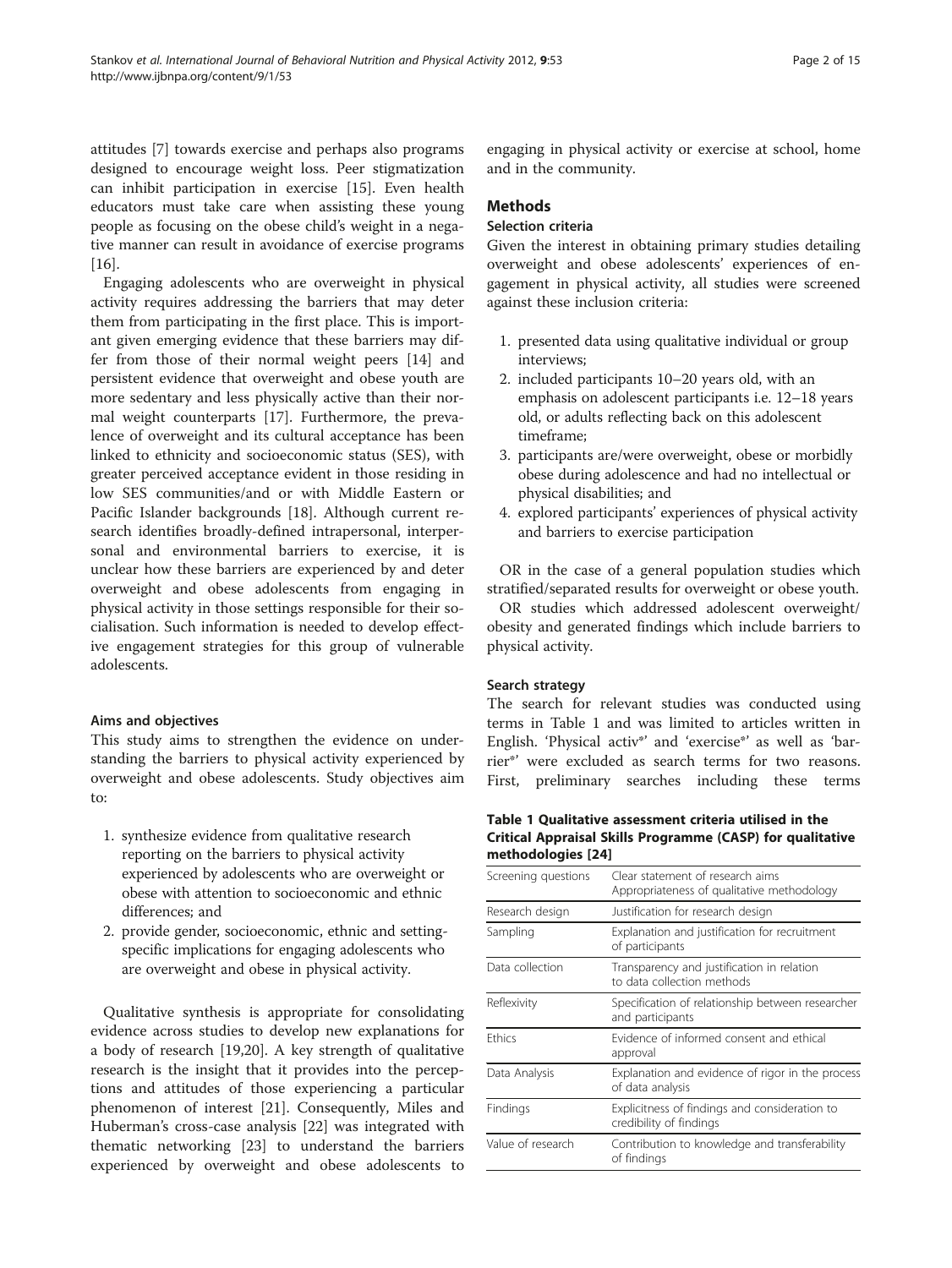narrowed the results significantly and few relevant articles were retrieved. Second, a search without these terms revealed that 'physical activity' and 'barrier' were not always present in the keywords, abstract or title of relevant publications, instead emerging as key findings in qualitative studies on related topics (e.g. stigmatisation). The search strategy ensured that such studies were included, especially given the limited number of qualitative studies addressing barriers to participation.

A comprehensive search for qualitative studies published between 1950 and the end of 2009 in Medline, Embase, CINAHL, Psychinfo, SportsDiscus and Academic Search Premier retrieved 3944 studies (Figure 1). Article titles and where appropriate, abstracts were screened, irrelevant studies and duplicates excluded. The 135 remaining studies were retrieved and the full text examined by two independent assessors; 14 studies met the inclusion criteria. Three studies were identified through searches of non-peer reviewed 'grey' literature (i.e. Google Scholar, World Wide Web and professional networks) and pearling reference lists (Figure 1); however only one of these met the inclusion criteria.

#### Quality assessment

Two assessors independently rated study quality using the Critical Appraisal Skills Programme (CASP) for qualitative methodologies [[24](#page-14-0)]. A summary of appraisal items appear in Table [2](#page-3-0). Consensus between assessors was achieved through discussion. Studies of poor quality were excluded based on two screening questions.

#### Data analysis

Bronfenbrenner's model of human development [[39](#page-14-0)] provided an ecological lens for synthesising the barriers to physical activity experienced by adolescents who were overweight or obese and translating study findings into implications for engaging adolescents into physical activity. The Progress-Plus Framework [\[40\]](#page-14-0) was used to further synthesise barriers by participant ethnicity and SES. Given the variation apparent in the primary studies, the extent to which each was considered was represented by the following three categories;  $0 =$  participants' ethnicity and/or SES not addressed in the primary study,  $1 = de$ scriptive information on the ethnicity and/or SES of participants presented in a table or summarised descriptively in the text,  $2 =$  the ethnicity or SES of one or more participants is linked to at least one quote denoting a barrier, and  $3 =$  ethnicity and/or SES are synthesised and discussed.

Miles and Huberman's cross-case analysis was integrated with thematic network analysis [[23\]](#page-14-0) to synthesize the individual, interpersonal and environmental level

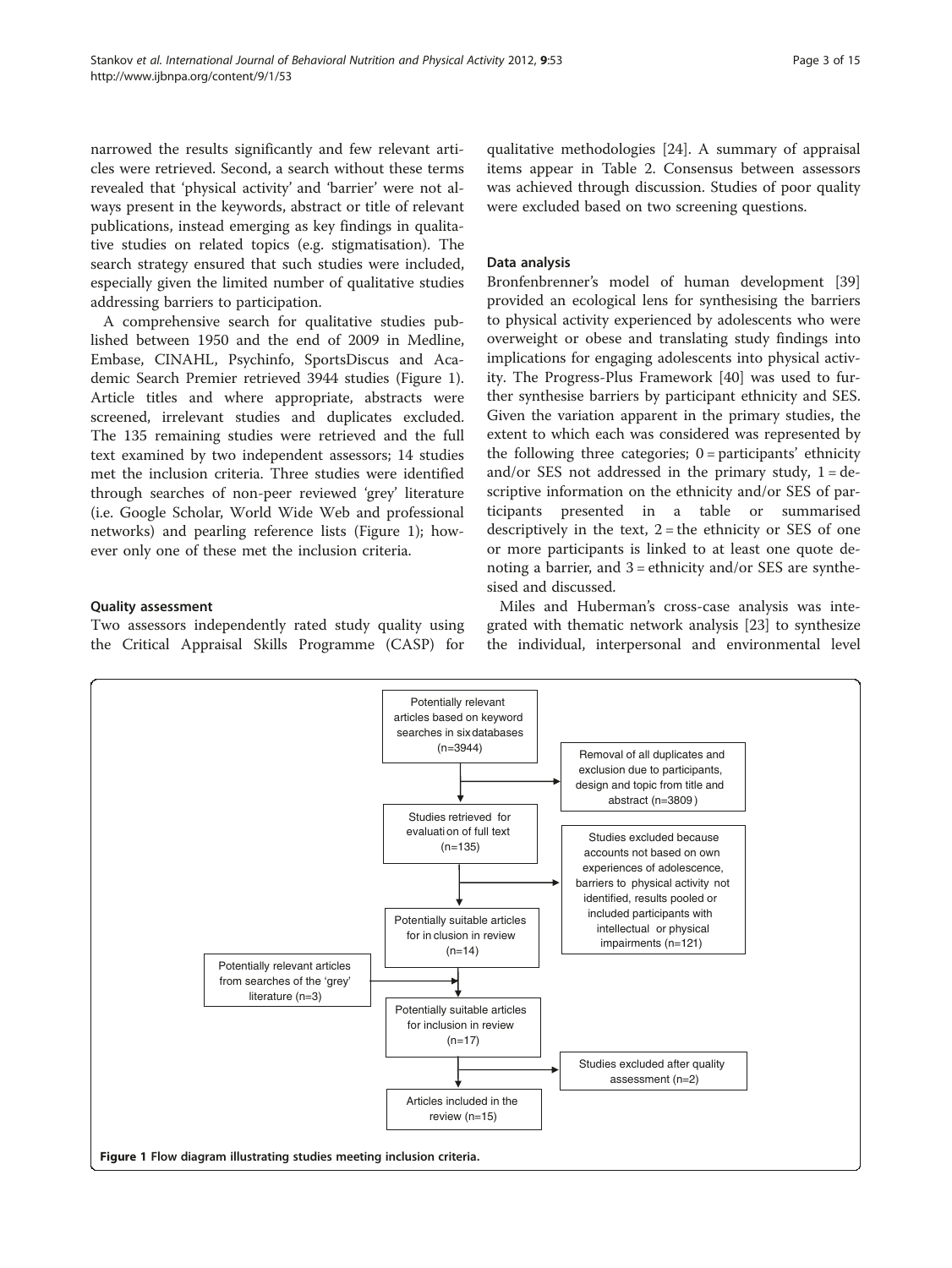| = <i>.</i>                                                                                                                                          |                                                                                                                                                                                                                                                                                                                                                                         |                                                                                                    |                                                                                                                                                                                                                                     |
|-----------------------------------------------------------------------------------------------------------------------------------------------------|-------------------------------------------------------------------------------------------------------------------------------------------------------------------------------------------------------------------------------------------------------------------------------------------------------------------------------------------------------------------------|----------------------------------------------------------------------------------------------------|-------------------------------------------------------------------------------------------------------------------------------------------------------------------------------------------------------------------------------------|
| Study number/Author/<br><b>Country/Recruitment setting</b>                                                                                          | Aims and fit to the systematic review                                                                                                                                                                                                                                                                                                                                   | Design/method<br>of data collection                                                                | <b>Population characteristics</b>                                                                                                                                                                                                   |
| 1. Lee et al. (2009) [25], Taiwan,<br>primary schools in Taipei City                                                                                | •To explore viewpoints on exercise and reasons<br>for not exercising among obese preadolescents<br>in the precontemplation stage<br>•To identify key motivators for encouraging<br>overweight or obese children to engage in, or<br>increase regular exercise<br>Fit: focus on reasons for non participation in<br>exercise                                             | Not explicit, semi-<br>structured focus<br>group discussions                                       | $N = 11$ , Boys & girls, aged $11-13$ years,<br>BMI - not specificed (obese) according<br>to Taiwan's Department of Health<br>Executive Yuan (2002)                                                                                 |
| 2. Thomas & Irwin (2009) [26],<br>Canada, physician's office,<br>cross-cultural learners' centre.<br>YMCA, girl guides leader,<br>neighbour, mother | •To assess overweight and obese adolescents'<br>perceptions of the meaning of "healthy body<br>weight", facilitators and barriers to healthy body<br>weight attainment, and program components<br>they believed would effectively enhance and<br>support health body weight behaviours.<br>Fit: from the perspective of barriers to "healthy<br>body weight" attainment | Not explicit, semi-<br>structured one-<br>on-one in-depth<br>interviews                            | $N = 11$ , Boys & girls, aged 14-16 years,<br>overweight (BMI > 85 <sup>th</sup> percentile) or<br>obese by self report (BMI > 95 <sup>th</sup><br>percentile according to the Centres for<br>Disease Control and Prevention (2000) |
| 3. Trout & Graber (2009) [27],<br>United States, weight loss<br>camp from the Midwestern US                                                         | •To explore the overweight students'<br>experiences in and perceptions of physical<br>education<br>Fit: experiences of physical education classes                                                                                                                                                                                                                       | Not explicit, one-<br>on-one open-<br>ended interviews<br>and follow-up<br>telephone<br>interviews | $N = 12$ , Boys & girls, aged 13-18 years,<br>$BMI > 85th$ percentile (overweight)<br>according to the Centres for Disease<br>Control and Prevention                                                                                |
| 4. Griffiths & Page (2008) [28],<br>United Kingdom, Care of<br>Children with Obesity Clinic,<br>Royal Hospital for Children                         | •To extend our understanding of weight-relation<br>victimisation experiences of obese young<br>people and how, in particular, this impacts on<br>peer relationships<br>Fit: from the perspective of victimisation and<br>peer relationships                                                                                                                             | Interpretive<br>Phenomenological<br>Analysis, semi-<br>structured in-<br>depth interviews          | $N = 5$ , Girls, aged 12-18 years, BMI ><br>95 <sup>th</sup> percentile (obese) according to<br>Cole, Freeman & Preece (1995)                                                                                                       |
| 5. Daley et al. (2008) [29],<br>United Kingdom, community &<br>children's hospital for<br>evaluation of obesity                                     | •To explore obese adolescents' experiences of<br>participation in an exercise intervention<br><b>Fit:</b> qualitative study nested within a RCT<br>focusing on experiences of intervention                                                                                                                                                                              | Not explicit, semi-<br>structured<br>interviews                                                    | $N = 25$ , Boys & girls, aged 11-16 years,<br>$BMI > 98th$ percentile (obese)<br>according to Cole, Freeman & Preece<br>(1995)                                                                                                      |
| 6. Curtis (2008) [30], United<br>Kingdom, community-based<br>obesity intervention<br>programme                                                      | •To explore the experiences of young people<br>with obesity within the secondary school<br>environment in relation to areas of concern<br>prioritised by the Health School Program<br>Fit: experiences of secondary school generally                                                                                                                                    | Not explicit, focus<br>groups & one<br>semi-structured<br>interview                                | $N = 18$ , Boys & girls, aged $10-17$ years,<br>BMI - not specified (obese)                                                                                                                                                         |
| 7. Boyington et al. (2008) [31],<br>United States, hospital based<br>paediatric diabetes screening &<br>prevention program                          | •To explore cultural attitudes & perceptions<br>toward body image, food, and physical activity<br>among a sample of overweight African<br>American girls<br>Fit: from the perspective of general cultural<br>attitudes relating to body image, food &<br>exercise                                                                                                       | Not explicit, semi-<br>structured group<br>interviews                                              | $N = 12$ , Girls, aged 12-18 years, BMI -<br>not specified (screened as overweight)                                                                                                                                                 |
| 8. Alm et al. (2008) [32], United<br>States, subset of participants<br>involved in Teenways pilot<br>project                                        | •To explore the reasons for weight<br>management<br>•To identify barriers & facilitators of reaching<br>behaviour goals<br>•To investigate the role of a motivational<br>behaviour coach in goal-setting among obese<br>Bronx adolescents in a weight management<br>program<br>Fit: from the perspective of achieving behaviour<br>goals in a weight management program | Not explicit, semi-<br>structured<br>interviews                                                    | $N = 18$ , Boys & girls, 13-16 years,<br>$BM > 95th$ percentile (obese) – which<br>index not specified.                                                                                                                             |
| 9. Bodiba et al. (2008) [33],<br>South Africa, the University of<br>Limpopo - Turfloop Campus                                                       | •To explore adolescents' attitudes, feelings and<br>needs regarding their body mass<br>•To identify social limitations encountered by<br>female adolescents as a result of their body<br>mass<br>•To investigate feelings in relation to the<br>societal emphasis on weight loss<br>To explore relationship between body mass &<br>self-concept                         | Not explicit, semi-<br>structured focus<br>group interviews                                        | $N = 75$ , Girls, 17-19 years, no BMI<br>criteria but BMI > 25 kg/m <sup>2</sup> classed as<br>overweight according to Senekal<br>(1988)                                                                                            |

# <span id="page-3-0"></span>Table 2 Descriptive characteristics of the 15 studies included in the qualitative synthesis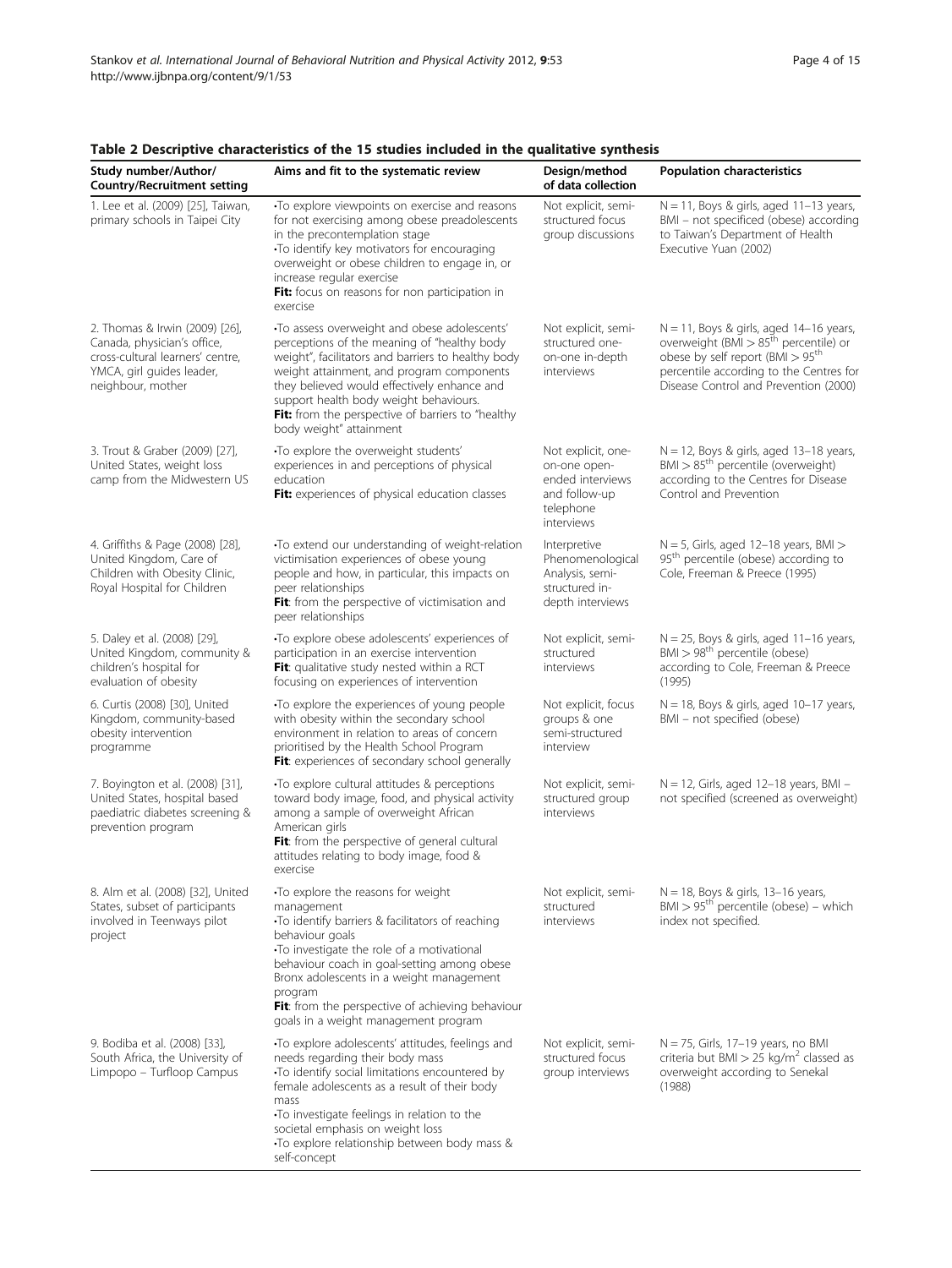#### Table 2 Descriptive characteristics of the 15 studies included in the qualitative synthesis (Continued)

|                                                                                                                                                                | . To identify whether there are differences in<br>self-concept between female adolescents with<br>low, average and high BMI<br>Fit: from the perspective of self concept in<br>relation to social context                                                                                                                                                                                           |                                                                                     |                                                                                                                            |
|----------------------------------------------------------------------------------------------------------------------------------------------------------------|-----------------------------------------------------------------------------------------------------------------------------------------------------------------------------------------------------------------------------------------------------------------------------------------------------------------------------------------------------------------------------------------------------|-------------------------------------------------------------------------------------|----------------------------------------------------------------------------------------------------------------------------|
| 10. Langley (2006) [34], United<br>States, wellness program run at<br>local recreation centre                                                                  | •To understand the factors influencing PA<br>participation for middle school girls who are<br>overweight or at-risk for overweight<br>•To examine the effects of a recreation centre's<br>wellness program on PA levels and the<br>determinants of PA participation in middle<br>school girls who are overweight<br>Fit: focus on physical activity barriers by one<br>research question            | Not explicit, focus<br>groups &<br>reflective journals                              | $N = 17$ , Girls, aged 11-13 years, BMI ><br>85 <sup>th</sup> percentile (overweight) according<br>to CDC (2000)           |
| 11. Wills et al. (2006) [35],<br>United Kingdom, schools and<br>youth groups in areas within<br>Eastern Scotland                                               | •To discover whether, & how, weight and body<br>size infiltrate other areas of teenagers' everyday<br>lives. To discover how these issues are<br>experienced & perceived<br>•To discover whether medical definitions of<br>fatness are reflected in young peoples'<br>discursive concerns<br>Fit: from the perspective of body image<br>perceptions among teenagers, stratified by<br>weight status | Not explicit, semi-<br>structured<br>interviews                                     | $N = 36$ , Boys & girls, 13-14 years,<br>Normal weight to obese (BMI > 30)<br>according to Cole et al. (2000)              |
| 12. Smith (2000) [36], United<br>States, National Association to<br>Advance Fat Acceptance<br>(NAAFA) and community                                            | •To learn about adults' experiences as obese<br>adolescents<br>•To review literature related to the areas of<br>childhood obesity, physical attractiveness,<br>discrimination, and stigma<br>Fit: from the perspective of weight salience                                                                                                                                                           | Grounded Theory<br>and Symbolic<br>Interactionism,<br>semi-structured<br>interviews | $N = 24$ , Boys & girls, aged 25-40 years<br>reflecting back on their experiences as<br>obese adolescents                  |
| 13. Neumark-Sztainer et al.<br>(1999) [37], United States,<br>urban<br>public high school                                                                      | To gather descriptions of experiences related to<br>body & self-image from overweight adolescent<br>girls to understand how they view themselves &<br>relate to their social context<br>•To compare experiences related to self-image/<br>body image, among African-American &<br>Caucasian overweight girls<br>Fit: from perspective of self-image                                                 | Not explicit, semi-<br>structured<br>interviews                                     | $N = 50$ , Girls, aged 14-20 years, BMI ><br>85 <sup>th</sup> percentile (overweight) according<br>to Himes & Dietz (1994) |
| 14. Neumark-Sztainer, Story &<br>Faibisch (1998) [10], United<br>States, urban high schools                                                                    | •To explore how African-American and<br>Caucasian adolescent girls describe weight-<br>related stigmatisation experiences and their<br>response to these experiences<br>Fit: from the perspective of stigmatisation                                                                                                                                                                                 | Not explicit, semi-<br>structured<br>interviews                                     | $N = 50$ , Girls, aged 15-17 years, BMI ><br>85 <sup>th</sup> percentile (overweight) according<br>to Himes & Dietz (1994) |
| 15. Smith & Perkins (2008) [38],<br>United States, recently<br>completed nutrition & exercise<br>program supported by the<br>American Academy of<br>Pediatrics | •To explicate the meaning of being overweight<br>for adolescents attending a medical clinic for<br>weight reduction<br>Fit: from the perspective of mental health                                                                                                                                                                                                                                   | Phenomenology,<br>story path/<br>conversation                                       | $N = 3$ , Boys & girls, aged<br>16-18 years, $41 <$ BMI $<$ 49                                                             |

BMI body mass index, RCT randomised controlled trial, PA physical activity.

barriers for boys and girls across school, community and home settings and across different ethnic and socioeconomic backgrounds. The application of thematic network analysis [\[23\]](#page-14-0) follows Pocock et al. [[41\]](#page-14-0), and was used to identify and ascribe interpretations to the barriers experienced by adolescents in relation to engagement in physical activity. 'Basic themes' represent the lowest order premises and were grounded in participant experience, as detailed in each primary study. These codes were compared and contrasted for similarities and differences and then grouped into more abstract 'organising themes' guided by the reviewer's interpretations of the primary findings. Higher-order 'global themes' encompassed the principal metaphors across the studies included in the review. The categories of individual, interpersonal and environmental from Bronfenbrenner's ecological model [[39](#page-14-0)] of human development were used as the deductive 'global themes' which guided the inductive synthesis and identification of 'organising themes' or barriers to physical activity. Through the application of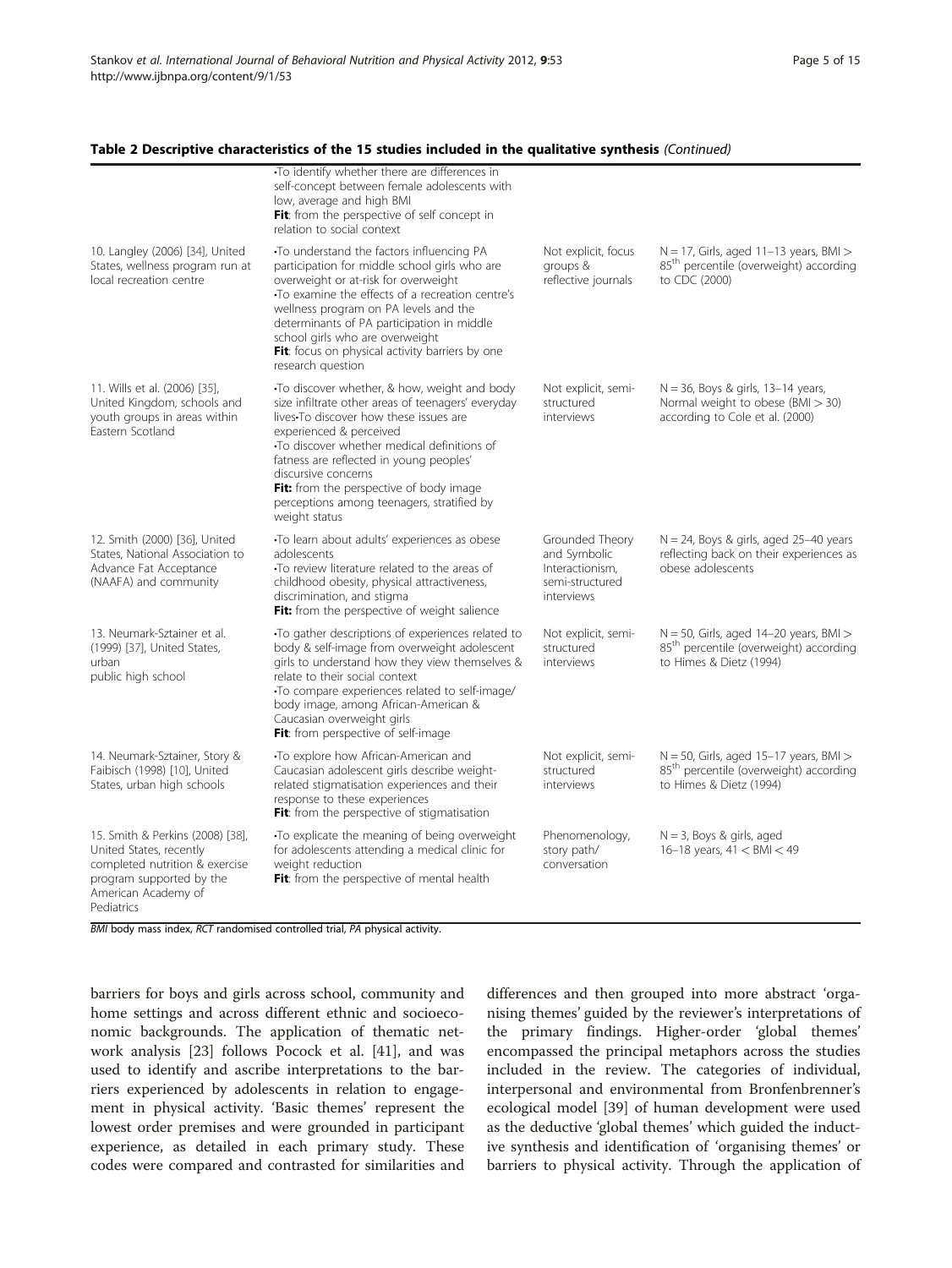Miles and Huberman's principles of cross-case analysis, conceptually-ordered displays were constructed. For example, based on participant experiences the basic theme of 'physical bullying' was assigned to matrices for both genders in the school setting under the higher-order deductive theme 'interpersonal'. The coding was consolidated as the organising theme of 'victimisation' was abstracted to give meaning to adolescents' experiences of 'social exclusion', 'stereotyping', 'verbal bullying' and 'physical bullying'. Thus, inductive organising and basic themes were located under deductive global themes from Bronfenbrenner's model. Two reviewers independently reviewed and discussed the coding for each primary study; the findings reflect the consensus achieved.

#### Results

#### Quality assessment

Application of the CASP appraisal tool [\[24](#page-14-0)] revealed considerable variation in study quality. Two studies were excluded [\[42,43](#page-14-0)] due to inadequate methodological explanation. Only three of 15 studies explicitly identified the qualitative approach used. Phenomenology was used in two studies and grounded theory in a third study. Most studies (67%) conducted individual interviews, while four used focus groups and only one study used both methods. Generally, studies provided little detail on data analysis, researcher reflexivity and strategies used to ensure rigour. Sampling was well reported by all studies, with one exception [[42\]](#page-14-0) where inconsistencies and errors in reporting were apparent.

#### Description of the studies

The 15 studies in the review were published between 1998 and 2009 (Table [2](#page-3-0)). Of these, eight were from the United States, four from the United Kingdom and one from South Africa, Canada and Taiwan. Only four studies [\[25](#page-14-0)-[27,34](#page-14-0)] focused on understanding barriers to physical activity experienced by adolescents, as one of their main research questions. Remaining studies addressed related issues such as victimisation [\[28](#page-14-0)], self-concept [[33\]](#page-14-0) and cultural attitudes [[31](#page-14-0)] with barriers to physical activity emerging as themes within their findings, as indicated in Table [2.](#page-3-0) Nine studies included both genders while the other six studies included girls only. Although all studies targeted participants who were overweight or obese during adolescence, only nine studies reported on the body mass index (BMI) criteria used to classify overweight or obesity.

Furthermore, ethnicity and SES were considered to different extents in the primary studies, as evident in Table 3. Eight of 15 studies related ethnicity and/or SES to at least one barrier via link to quotation in the results section [\[29,34\]](#page-14-0), synthesising the potential influence of

Table 3 Level of consideration of socioeconomic status (SES) and ethnicity in primary studies

| Study                                         | Country of study     | <b>SES</b> | <b>Ethnicity</b> |
|-----------------------------------------------|----------------------|------------|------------------|
| 1. Lee 2009                                   | Taiwan               | $\Omega$   | $1*$             |
| 2. Thomas & Irwin 2009                        | Canada               | 1          | $1*$             |
| 3. Trout & Graber 2009                        | United States        | 1          | 0                |
| 4. Griffiths & Page 2008                      | United Kingdom       | $\Omega$   | 0                |
| 5. Daley 2008                                 | United Kingdom       | 2          | 2                |
| 6. Curtis 2008                                | United Kingdom       | $1*$       | $\Omega$         |
| 7. Boyington 2008                             | <b>United States</b> | 1          | $3*$             |
| 8. Alm 2008                                   | <b>United States</b> | $1*$       | 1                |
| 9. Bodiba 2008                                | South Africa         | $\Omega$   | $3*$             |
| 10. Langley 2006                              | <b>United States</b> | $\Omega$   | $\mathfrak{D}$   |
| 11. Wills 2006                                | United Kingdom       | 3*         | $\Omega$         |
| 12. Smith 2000                                | United States        | 3          | ξ                |
| 13. Neumark-Sztainer et al. 1999              | United States        | $\Omega$   | 2 & 3            |
| 14. Neumark-Sztainer, Story &<br>Faibish 1998 | United States        | $1*$       | 3                |
| 15. Smith & Perkins 2008                      | <b>United States</b> | 0          | 0                |
|                                               |                      |            |                  |

0 Not addressed – no attention paid to ethnicity &/or SES.

1 Descriptive –descriptive information was provided on the ethnicity &/or SES of participants.

2 Linked to quote – link was made between the ethnicity &/or SES of a

participant and their corresponding quote.

3 Synthesised findings – attempt made to synthesise and discuss the influence of ethnicity &/or SES in the discussion.

\* All participants from the same SES or ethnic group as indicated by the column in which it is displayed.

ethnicity and/or SES in the discussion section [[10,](#page-13-0)[31,33](#page-14-0),[35,36](#page-14-0)] or both [[37](#page-14-0)].

#### Thematic findings

Thirty five basic themes were identified under 14 higherorder organising themes. Ten of these basic barrier themes operated at the environmental level, six at the interpersonal level and a further 19 at the individual level. Barriers identified in the school setting and generalised context (including community and home) were grouped according to the initial deductive global themes (environmental, interpersonal and individual) informed by Bronfenbrenner's model [\[39\]](#page-14-0).

Findings are displayed graphically in Figures [2](#page-6-0), [3](#page-6-0), [4](#page-7-0) with global themes appearing in circles, organising themes in hexagons and basic themes in boxes. Given overlap in the themes by setting, the barriers are described under the relevant global themes with schoolrelated barriers appearing in dotted boxes, barriers in the general context appearing in solid boxes and those identified in both settings depicted in a dotted box nested within a solid box. To summarise the barriers by setting, at the environmental level, five basic barriers operated in the general setting and the remaining five in the school context. At the interpersonal level however, three barriers were experienced in the school, one in the general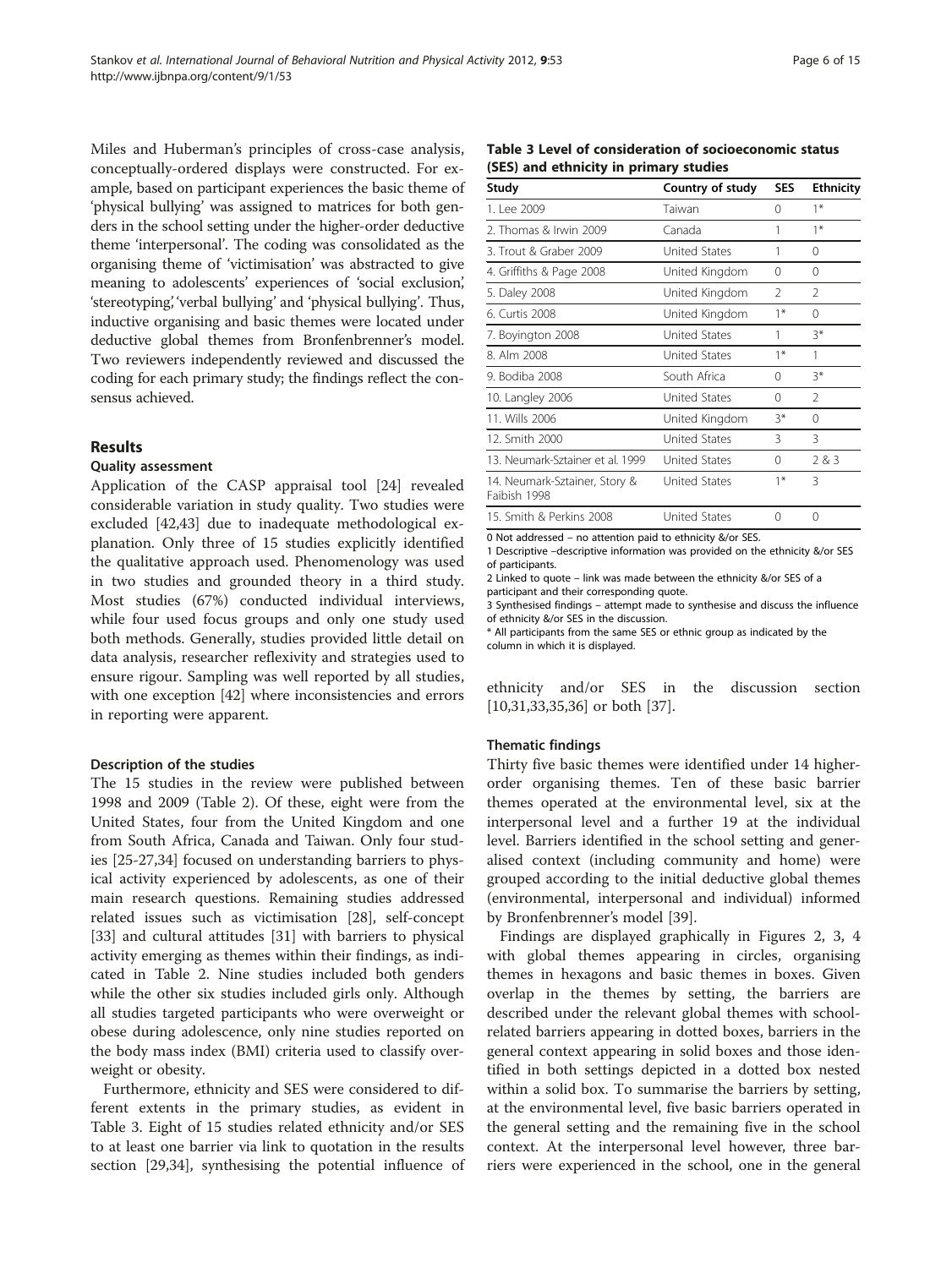<span id="page-6-0"></span>

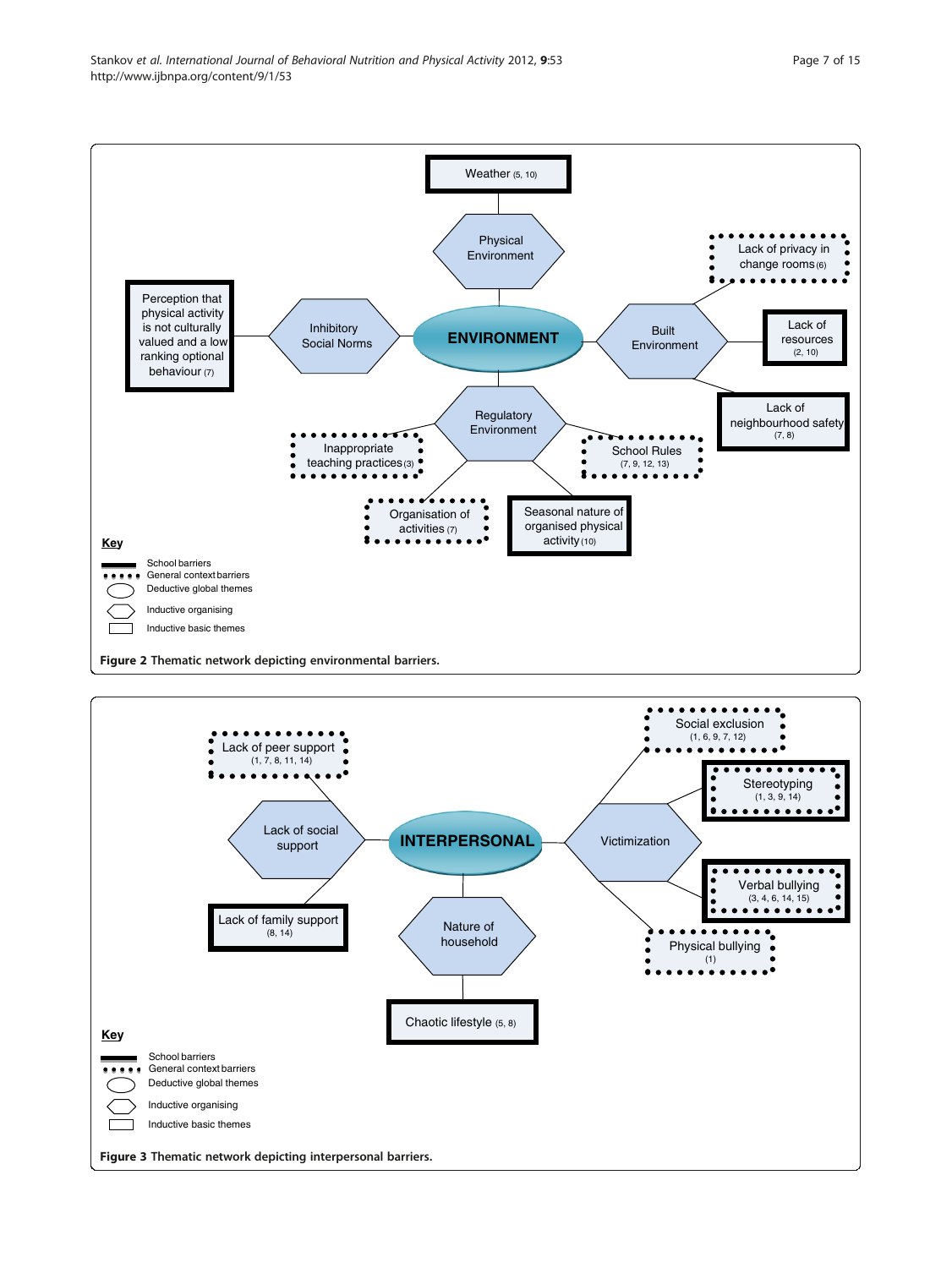<span id="page-7-0"></span>

context and the remaining two in both settings. Furthermore, at the individual level, five basic barrier themes emerged in the school setting, 12 in the general context and two in both domains. Basic themes are underlined to facilitate their identification in Figures [2](#page-6-0), [3](#page-6-0), 4.

No gender differences were identified in studies including both boys and girls. Given that six studies only included girls, barriers identified as 'unique' to girls in these, were discussed as such in relevant sections. Similarly, barriers identified in studies including participants from the same ethnic and/or SES group or studies which reported unique barriers for specific ethnic or SES groups in quotations, were discussed in relevant sections.

Quotations from primary studies which represent basic themes in thematic network coding are presented to enhance the interpretive validity of the synthesis. The quotations that best represented each theme were selected, where numerous quotations of the same theme were available, across different studies.

#### Environment

#### Regulatory environment

Within the regulatory environment of the school, two school rules, the organisation of activities as well as inappropriate teaching practices acted as barriers to engagement. The first rule related to adolescents having to

wear a uniform or follow a dress code during physical education (PE) classes. This often left them feeling uncomfortable due to body image concerns where too much of their body was revealed [\[36](#page-14-0)]. Swimming was one situation that was identified. Attempts at trying to avoid such situations by wearing a t-shirt, for example, were refused by teachers:

"And I don't want to wear a swimsuit. I asked him [teacher] nicely, 'please do I have to wear a swimsuit?' 'Yes, you got to wear a swimsuit...' And the only swimsuit I got is one that shows my back and I don't want it to show my rolls-that's gross. And then people going to call me Free Willy or something." ([[37](#page-14-0)], p.316)

The second rule related to the inability of adolescents to meet certain qualifying prerequisites for blood pressure and/or weight which created a further barrier to participation in certain sports, for girls. Furthermore, the way in which activities were organised, including high enrolment rates was identified in Boyington et al. [\[31\]](#page-14-0) as limiting African American girls' engagement in physical activity as interest in certain activities was higher than what could be realistically accommodated. Moreover, the fact that desired activities were not offered by the school also impeded girls' efforts to be physically active. Inappropriate teaching practices also deterred adolescents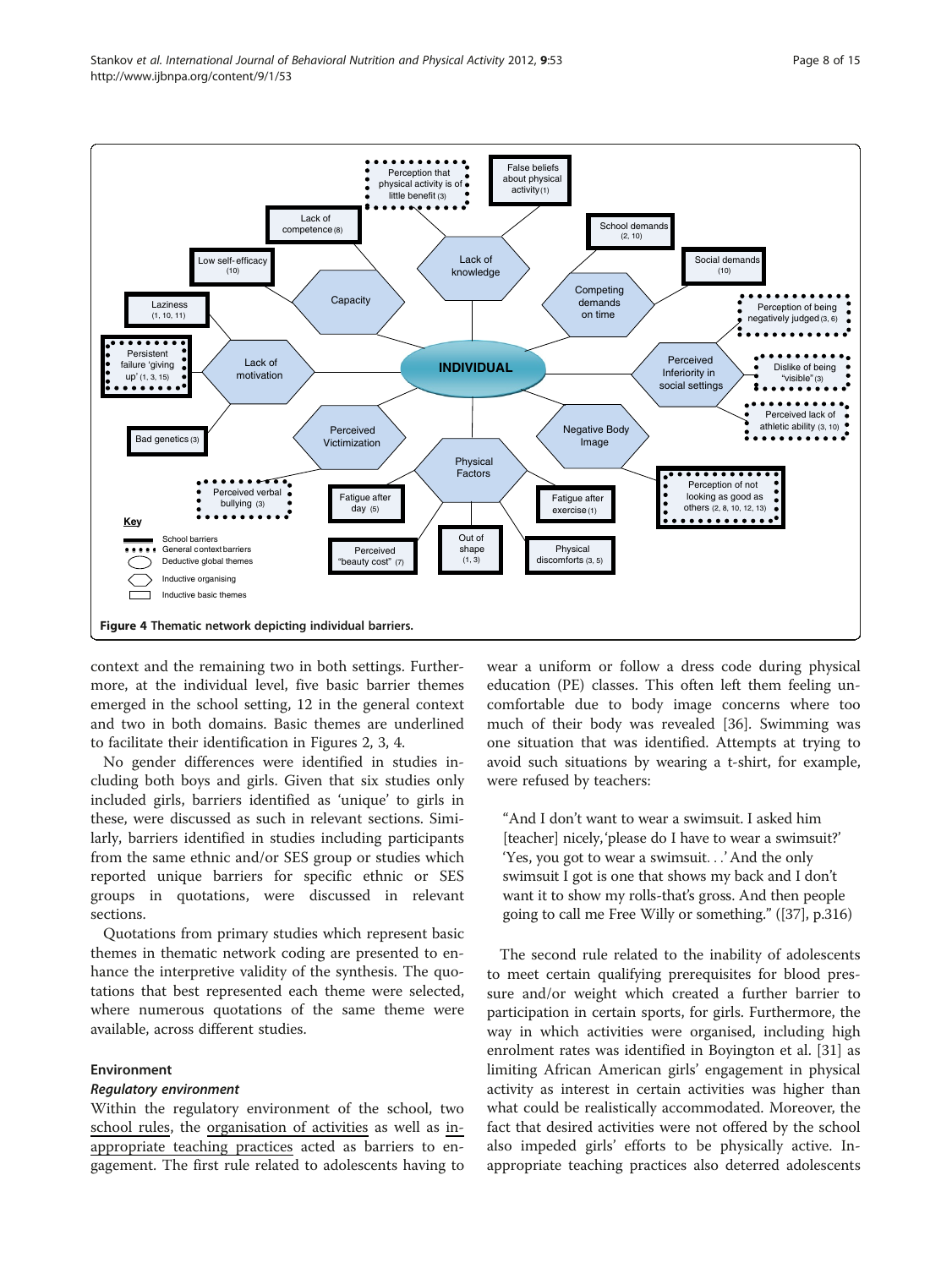from participation, especially when teachers punished the whole class when an overweight adolescent "slowed to a walking pace" [\[27](#page-14-0)].

Within the generalised context, the seasonal nature of organised physical activity was described by girls as promoting sedentary behaviours during times of the year where their desired activities were not offered. As a result it was a barrier to continued "year-round" engagement in physical activity ([\[34\]](#page-14-0), p.52).

#### Built environment

The lack of privacy in change rooms at school, in particular, hindered engagement during PE lessons. Although facilities were gender segregated, there were places where the overweight body was put on "display", which made youth feel uncomfortable:

"...the worst bit was getting changed and getting into the uniform for PE, which was shorts." ([[30\]](#page-14-0), p.413)

A lack of resources was an additional barrier for adolescent girls. The reason that girls did not engage in seasonal organised physical activities was due to a lack of facilities [[26\]](#page-14-0), transportation or money [\[34](#page-14-0)]. Living in small rural communities put additional constraints on engaging in physical activity as selection was limited: "There really isn't much to do here" ([[34](#page-14-0)], p.53).

Within the built environment in the generalized context, girls identified the lack of neighbourhood safety as a major reason for non-participation in physical activity [[31,32](#page-14-0)]. In these instances girls lived in the inner-city or were from a predominantly low income sample.

#### Inhibitory social norms

An inhibitory cultural norm surfaced as influencing participation in physical activity in one study with African American participants. The perception that physical activity is not culturally valued and is a low ranking optional behaviour was described by girls. Boyington et al. ([[31\]](#page-14-0), p.5) stated that some adopted the attitude of "I'll do it [physical activity] later" because in addition to being a low ranking behaviour in African American culture, physical activity was identified as taking up too much time and resources.

#### Physical environment

Factors associated to the climate, including weather conditions were identified by two studies as inhibiting engagement in physical activity [\[29,34\]](#page-14-0).

#### Interpersonal Victimization

Adolescents in these studies experienced four types of victimization: verbal and physical bullying, social exclusion and stereotyping. Verbal bullying and stereotyping were experienced in both contexts while social exclusion and physical bullying were featured in the school setting only.

Adolescents carrying extra weight were verbally bullied by their peers during school PE lessons. This bullying was triggered by engagement in strenuous activities which "emphasise the overweight child's body", for example trampolining:

"I get bullied, you know at school, at...and I get bullied at PE because when...we had trampolining and I didn't want to go in then, because people would like take the mickey." ([[30\]](#page-14-0), p.413)

Unfortunately, PE classes are mandatory unless adolescents have a note to be excused from class. This leaves them in an inescapable situation of having their body on display and vulnerable to the influence of insensitive peers. Reports of name calling, such as "Shamu [the whale]" ([[27\]](#page-14-0), p.279) during swimming lessons were common. There is further indication that verbal bullying is persistent, raised here in relation to the generalised context:

"In the gym, they laugh and talk behind my back," and "It hurts me when they say 'hey there, fat kid.' I try to ignore them, but it does not stop." ([[38](#page-14-0)], p.392)

Taiwanese adolescents also expressed being physically bullied due to their overweight in school PE classes:

"I don't like it because I'm fat and often get hit by others. When we play dodge ball, I'm often the target that gets hit, so I don't like it." ([\[25](#page-14-0)], p.173)

In addition to overt acts of verbal and physical bullying, adolescents were socially excluded by peers at school [[36](#page-14-0)] and were pushed to the "outside of local peer culture":

"you were classed, if like in the first year, you were decided that you were one of the outcasts, you weren't the same as everybody else you were pushed to the outside and you weren't let in ..." ([\[30\]](#page-14-0), p.414)

Social exclusion often occurred below the radar of teachers and left adolescents on their own to cope with this taunting.

Stereotyping was identified as affecting girls' involvement in physical activity in both the school and general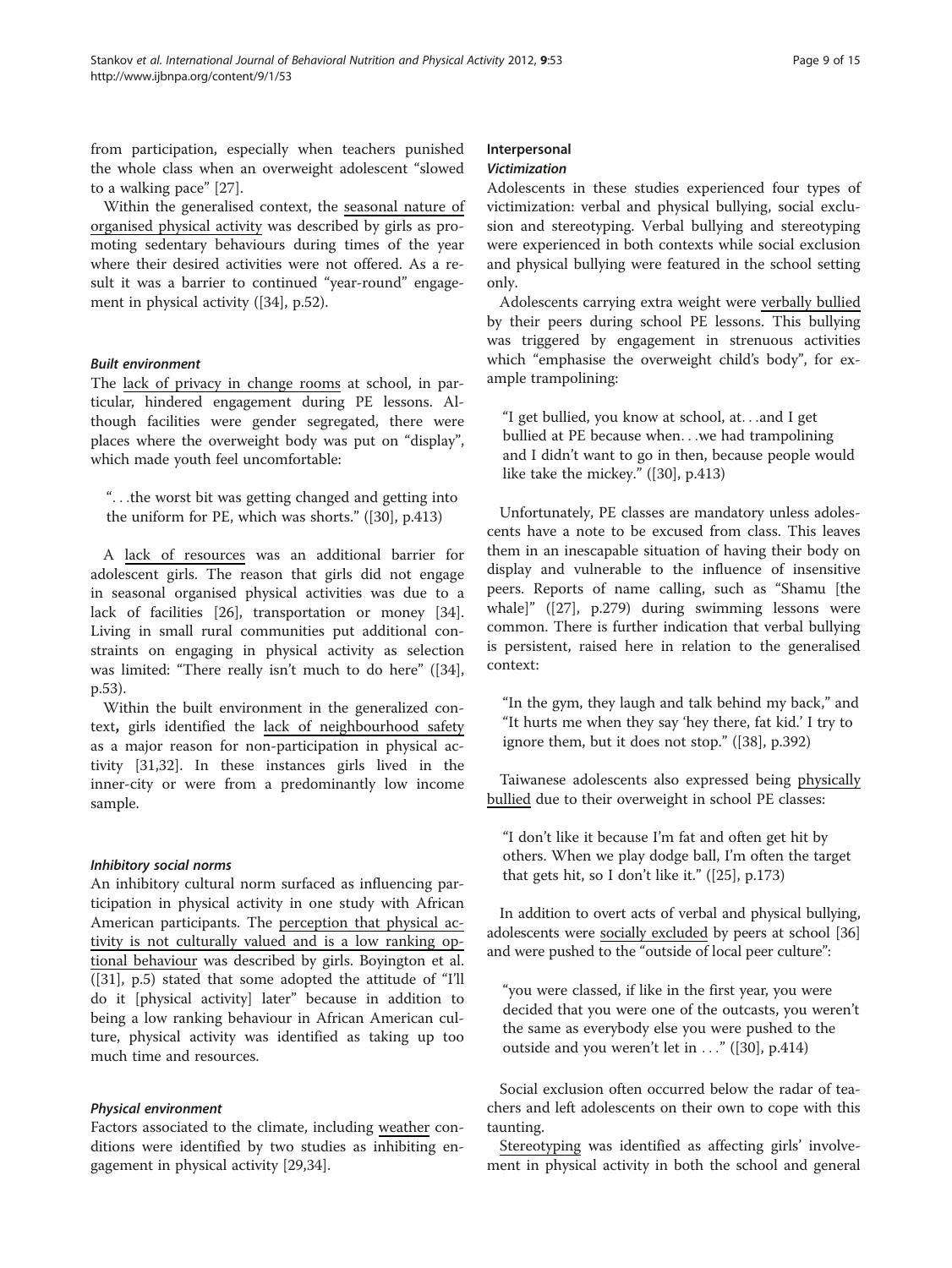contexts. This was discussed in relation to negative stereotypes that others hold of individuals who are overweight, for example that they are inactive or lazy. Furthermore, adolescents who are overweight were also perceived to be "unable to do certain physical activities" [[10\]](#page-13-0) like dancing for example, and in some cases were even stereotyped by teachers who would say "It's a little too strenuous... you might want to sit this one out" ([[27\]](#page-14-0), p.278). Such victimization from figures of authority was particularly frustrating as in this case, the adolescent wanted to participate.

## Nature of household

Adolescents living in noisy and cramped households led a "chaotic and unstructured lifestyle" with friends and family members frequently hanging out at their home and having parents who worked long hours or multiple jobs ([\[32](#page-14-0)], p.281). The nature of such chaotic households was described as a barrier to engagement in structured physical activity. The lack of predictability of household events made it challenging for young teens (15 years) to attend activities on time, especially if they required assistance with transportation.

# Lack of social support

The lack of peer support took on different forms. It was identified as a blatant disapproval from peers who were opposed to the adolescents' weight loss attempts, which included physical activity. Alm et al. described those adolescents who had a significant other who preferred a "voluptuous" ([\[32](#page-14-0)], p.281) partner and those with friends who were overweight and opposed weight loss encountered significant barriers to engagement. Additionally, Wills et al. identified that not having friends to exercise with hindered participation [[35\]](#page-14-0) as exercising alone made adolescents "...bored and [that the exercise] has no purpose at all." ([[25\]](#page-14-0), p.174)

Lack of family support was identified by overweight adolescents from low SES backgrounds as affecting engagement. Parental discouragement through blaming for their overweight and sedentary lifestyle was described as a barrier to behaviour change in adolescents attending a weight management program which included physical activity [[32](#page-14-0)]. Furthermore, parents who were not trying to improve their own activity levels hindered engagement because adolescents often did not have anyone to be active with.

#### Individual

#### Negative body image

The negative perception and awareness of one's own body in relation to physical appearance was experienced as a barrier to physical activity at school. What emerged as salient was the perception of not looking as good as others during PE lessons. Such perceptions related to the adolescents' views of how they looked in clothing worn during exercise. One study reported that these perceptions at school led to feelings of embarrassment in girls, particularly whilst in front of boys:

"I hate gym class. I hate wearing shorts. I feel so embarrassed about how I look in shorts." ([[32\]](#page-14-0), p.281)

Such perceptions caused embarrassment in the generalized context and adolescents expressed feeling "uncomfortable" ([[26](#page-14-0)], p.113), and led to the avoidance of certain activities:

"I am embarrassed of the way I look in a bikini, but everyone wears bikinis so I don't swim anymore." ([[34\]](#page-14-0), p. 52)

Adolescents internalised the experiences of having their bodies on display in unavoidable physical activity situations and became self-conscious, embarrassed and even fearful of becoming a target of further victimization.

## Perceived victimization

The perception of being verbally bullied by peers during PE classes appeared to stem from the fact that adolescents felt exposed in having to be active in front of others. Some adolescents who were rarely teased expressed feeling as though peers were bullying them "behind my back" ([[27\]](#page-14-0), p.280). During competitive situations such perceptions were heightened, for instance during exercise testing:

"You'd be the first one out (on the Pacer test) and everyone would look down on you and be like, "huh, they can't do it; they're overweight." ([\[27](#page-14-0)], p.281)

#### Perceived inferiority in social settings

The perception of low rank or importance compared to others in the social context was multi-faceted and created significant barriers to engagement.

Adolescents' perceptions of being negatively judged by others during PE lessons negatively impacted engagement as identified by two studies:

"Everyone stares at you, you become the target when it's PE, even more so, even if you're not scared because you think that you're going to become the target, and you know that you can't do that area or whatever and you become more self-conscious at which point you get bullied more." ([[30](#page-14-0)], p.413)

Such perceptions were highly important to adolescents, with most discussions of PE involved references to peer comparisons.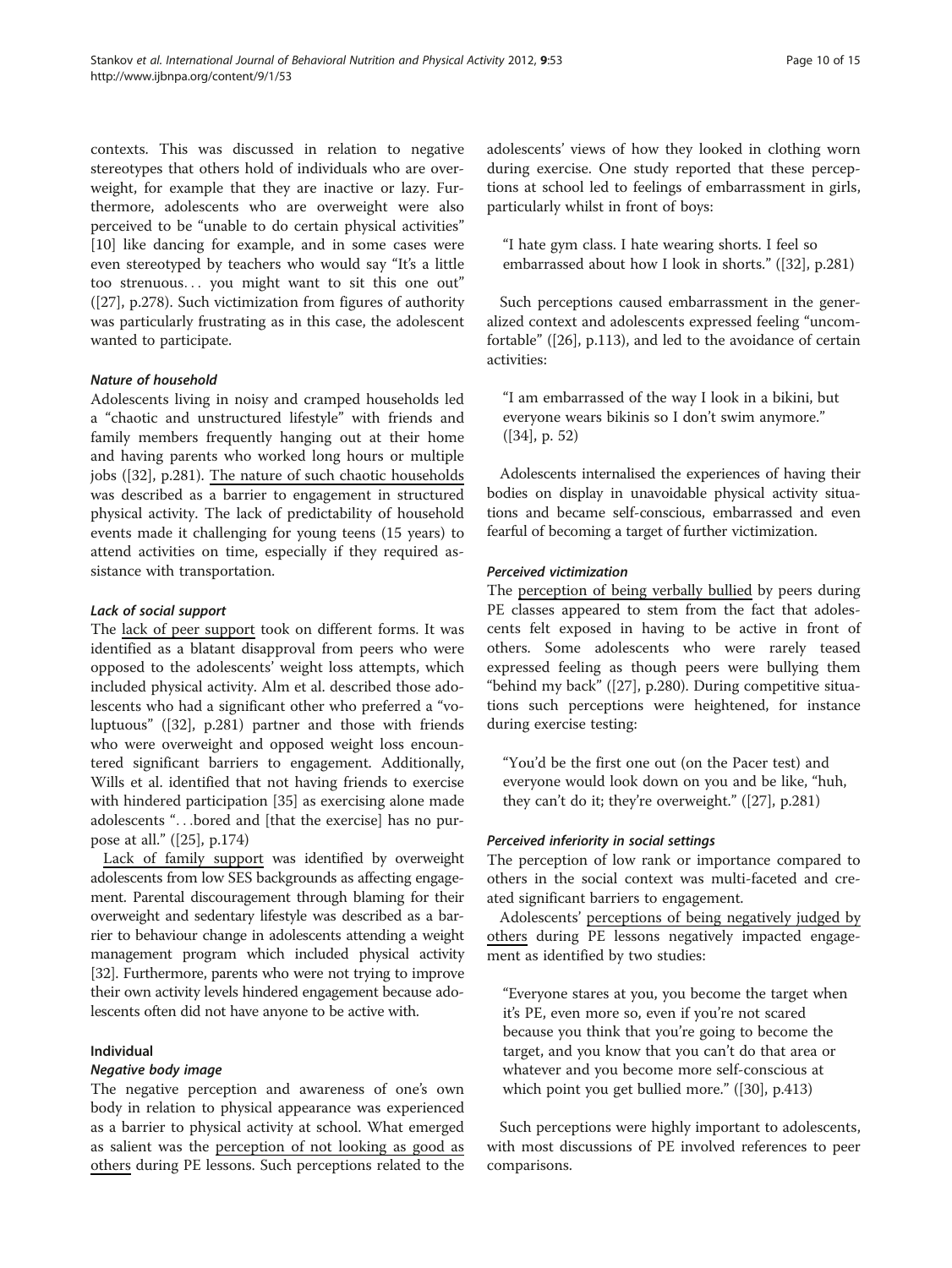Perceptions of reduced athletic ability relative to others also deterred engagement, particularly in overweight adolescent girls. This was discussed as causing embarrassment during PE lessons at school:

"I'm not very good at a lot of things we do in PE so I get embarrassed when we do those things." ([[34\]](#page-14-0), p.52)

Boys reported similar experiences during PE day, expressing their lack of success in various events:

"When we'd have PE day at school and your whole school goes out to PE, I never won anything. I never won the kickball contest. I never won the basketball shooting contest, I never won the Frisbee throw." ([[27\]](#page-14-0), p.277)

Furthermore, a dislike of being 'visible' was expressed by adolescents in the study by Trout and Graber [\[27](#page-14-0)]. Adolescents expressed their dislike of PE classes at school because they transpired in a public arena where their overweight body and lack of success was on display to others. Often the dislike of being "visible" ([\[27](#page-14-0)], p.279) was far worse than that of the activity.

## Competing demands on time

Adolescents have a number of competing interests, obligations and commitments. Social hobbies such as reading and surfing the internet as well as obligations to family and friends limited opportunities for engagement as described by African American girls [\[34\]](#page-14-0). Furthermore, school and homework commitments as well as lengthy travel to and from school for adolescents living in rural communities significantly reduced the time available for adolescents to engage in physical activity [\[26\]](#page-14-0).

# Lack of motivation

Youth made attributions about their lack of motivation. In the general context lack of motivation was attributed to laziness by a number of studies. Langley reports that the adolescent girls felt "too lazy" ([\[34\]](#page-14-0), p.52) and that they "can't be bothered" ([\[35\]](#page-14-0), p.400) and "...don't want to move, don't want to go out" ([[25](#page-14-0)], p.173). In the study by Trout and Graber [\[27](#page-14-0)] adolescents identified inheriting "bad genetics" which caused them to fail during PE classes.

Persistent failure during physical activity was featured in both school and general contexts in a number of studies. Adolescents, who struggled to lose weight through exercise and did not achieve physical rewards, often gave up:

"I really try and sometimes give up, but most of the time I watch. It is very hard" and "It seems like I've

tried everything, watching my diet and exercising, and nothing works." ([\[38](#page-14-0)], p.392)

The failure experienced was directly attributed to being overweight and resulted in a lack of motivation to be physically active:

"I think the weight caused [failure in PE]. Because I was overweight I didn't want to make an effort. I didn't want to try because I knew I wouldn't be good at it." ([[27\]](#page-14-0), p.283)

## Physical factors

Various physical factors have been attributed to hindering participation of adolescents. Among the most prominent of these are physical discomforts including "dying of breath" ([[27\]](#page-14-0), p.280,[[29](#page-14-0)]); knee and joint pain and sharp pains in the chest, all of which were attributed to being overweight:

"...you knew it was all because you were overweight. I hated going to PE." ([\[27](#page-14-0)], p.280)

Being too out of shape was also heavily featured as a barrier to engagement. Three studies featured this barrier, emphasising the difficulties in being active as an overweight individual:

"...I like to ride a bicycle, but I can only do so for a short period of time because I feel very, very tired, and I have no strength." ([[25\]](#page-14-0), p.174)

Furthermore, fatigue after the day [[29](#page-14-0)] was described as a barrier to participation in physical activity in the general context by a Caucasian adolescent. Similarly, the anticipated fatigue after exercise was described as a barrier by Taiwanese adolescents who felt they could not do anything after they finished exercising:

"...if I exercise, I have to exercise for a long time to burn calories, and I think this will make me very tired so that I cannot do other things." ([[25](#page-14-0)], p.173)

Finally, the perceived "beauty cost" or undesirable impact on appearance as a result of physical activity emerged as a barrier in African-American girls an appeared to outweigh the health benefits. This was described through externalised comments and the reference to "others":

"[Girls are] not interested in working like real hard doing all that exercise stuff. Some of them like – like girls they don't like to sweat and get their hair messed up...They think like they do the wrong thing, they break their nails, it's a crisis." ([\[31](#page-14-0)], p.5)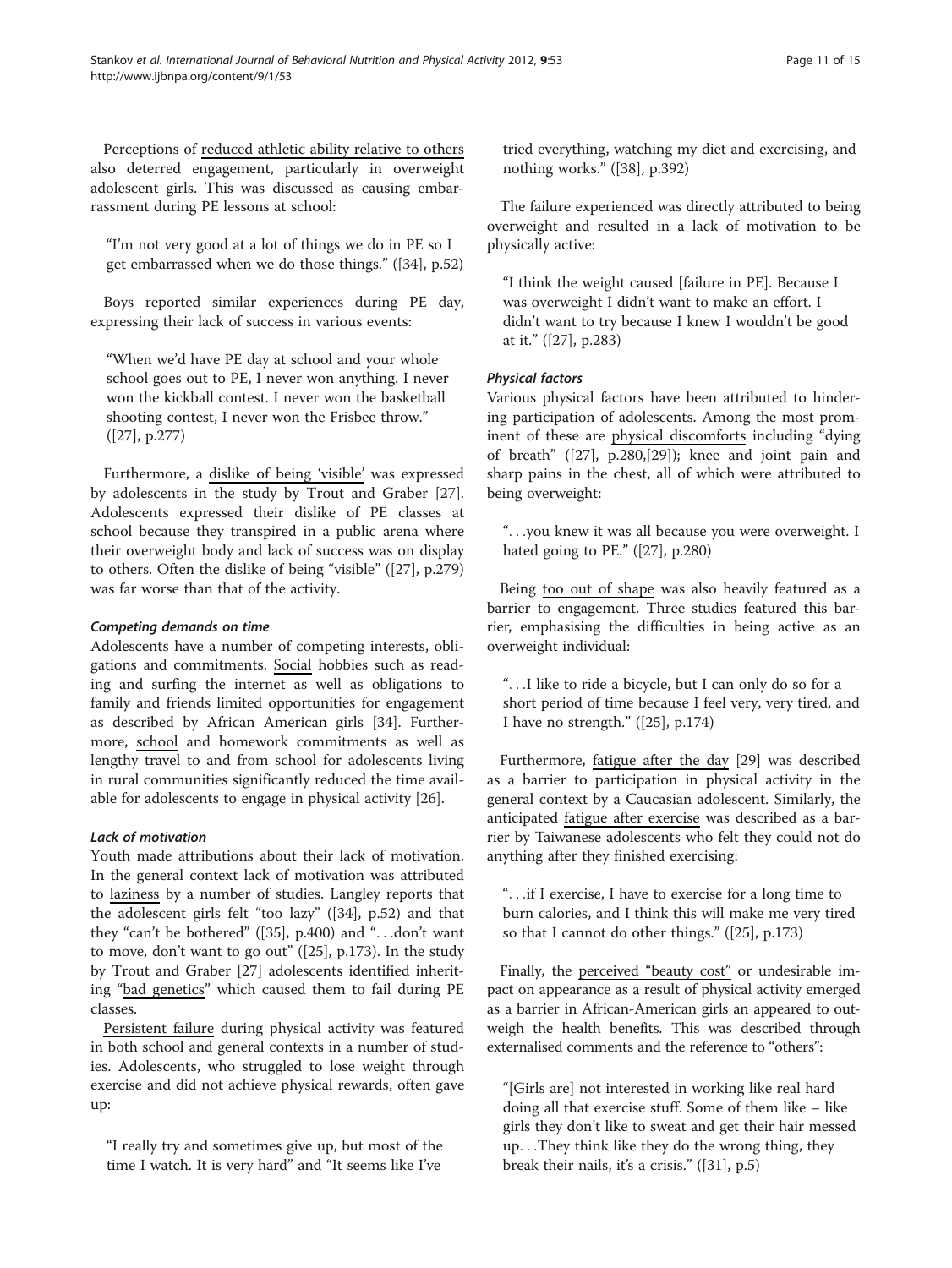#### **Capacity**

The lack of competence in setting goals was described by Alm et al. [\[32](#page-14-0)] as limiting participation. Adolescent girls from low SES backgrounds described setting unrealistic goals and pursuing these in an "all-or-nothing manner" or wanting to exercise but with no specific activities in mind. Low self-efficacy or low confidence in the ability to seek support given problems with transportation or other competing activities was a barrier to continued participation in exercise in Caucasian girls [\[34](#page-14-0)]. The adolescents who described transportation issues for example, did not pursue alternative methods including "getting a ride with a friend or car pooling" ([[34](#page-14-0)], p.53).

#### Lack of knowledge

One study reported on instances where Taiwanese adolescents held false beliefs about physical activity, namely the fact that playing computer games was comparable to exercising:

"I spend so much time on the computer that I think I've already burned up a lot of calories and am doing exercise." ([[25\]](#page-14-0), p.174)

The perception that physical activity is of little benefit was also a belief which impeded participation in PE at school:

"I gained weight gradually every year, like five or ten pounds. PE didn't do anything for me." ([\[27\]](#page-14-0), p. 277)

# **Discussion**

A synthesis of 15 qualitative studies points to four key findings worthy of discussion. First, adolescents who are overweight and obese experience a range of barriers to participation in physical activity; some barriers are specific to this group while others potentially apply to all adolescents. Others, such as physical discomfort and fatigue, while general in nature, are exacerbated by the weight status of the adolescent. Second, and relatedly, environmental and interpersonal circumstances may reinforce negative self-perceptions in overweight and obese adolescents in school or generalized settings at a critical point in their psychosocial development, thus magnifying their psychosocial vulnerability. Third, it would appear that girls may confront barriers to physical activity not shared by boys. Forth, there is some indication that barriers may be uniquely experienced by adolescents from low SES backgrounds and certain ethnicities. The findings point to implications for engagement of this vulnerable group of adolescents in physical activity.

#### Nature of barriers

Evidence from previous studies shows that environmental level barriers such as lack of resources [[44\]](#page-14-0), lack of neighbourhood safety [\[44,45\]](#page-14-0) and organization of physical activity [\[44\]](#page-14-0) are prevalent among all adolescents, irrespective of weight status. Furthermore, interpersonal barriers such as lack of peer [\[44](#page-14-0)] and parental support [[46\]](#page-14-0) as well as victimization [[44](#page-14-0)] were reported by all adolescents. Being overweight however, appears to create an additional factor which predisposes this group of adolescents to higher levels of victimization and difficulty in forming peer relationships, all of which are pertinent to physical activity engagement. Similarly, individual level barriers such as competing demands on time [[44](#page-14-0)], low self-efficacy in overcoming transportation barriers [[47](#page-14-0)] and perceived lack of athletic ability relative to peers, although reported by all adolescents, are likely exacerbated by weight status. Consequently, barriers experienced by all adolescents, in addition to those either unique to or exacerbated by obesity, increase overweight and obese adolescents' psychosocial vulnerability at a critical period of psychosocial development and significantly influence participation in physical activity across settings.

## Psychosocial vulnerability in relation to settings

The school is a key setting for adolescent socialisation [[39\]](#page-14-0). It was prominently featured by nearly half the studies in the review as the setting in which barriers to physical activity occurred. Overweight or obese adolescents were subjected to environmental and interpersonal threats in this context, including bullying [[28,30](#page-14-0)], and social exclusion emanating from a lack of privacy in change rooms [\[30\]](#page-14-0) or mandated PE uniforms considered revealing of the overweight figure [\[38\]](#page-14-0). For some adolescents, these experiences contributed to the cultivation of selfperceptions of inferiority and negative body image during a formative period of identity development and the establishment of relationships, including those with the opposite sex.

Some barriers identified within the school setting were also described in the general context. For instance, at the environmental level, the regulatory environment and inhibitory social norms were identified as major barriers across both settings. Furthermore, it was at the individual level where the majority of barriers were described in the general context. Although more research is required to explicate how barriers are experienced by adolescents in different settings, the lack of differentiation and alignment of individual level barriers with a general context may highlight the pervasiveness of these individual barriers across contexts.

Furthermore, the fact that the barriers to physical activity emerged from studies that focused on topics as victimisation, stigmatisation, mental health and body image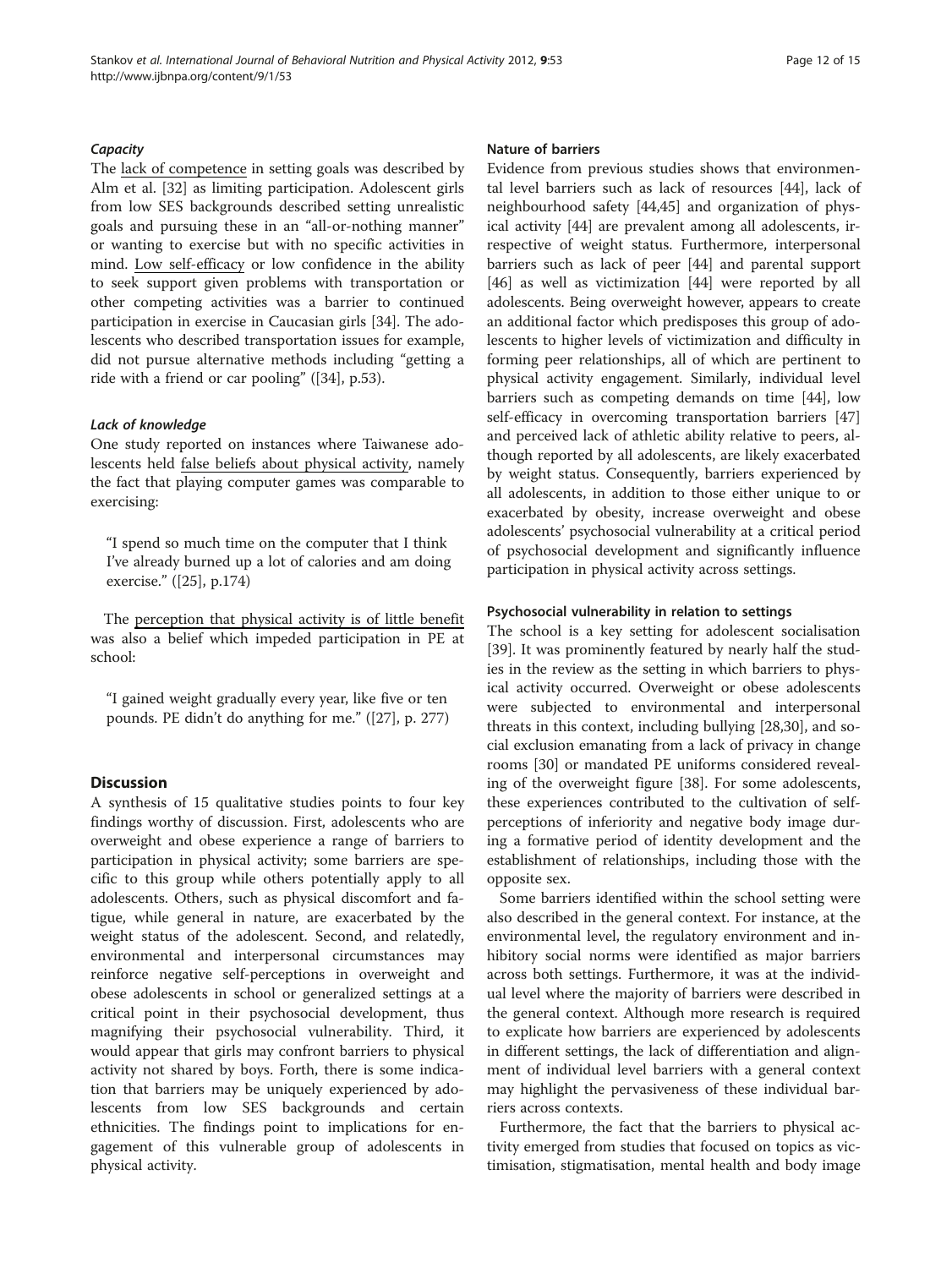is particularly poignant and reflects the potentially pervasive influence of their excessive weight not only in relation to physical activity situations but other aspects of their lives. It also points to a heightened sense of psychosocial vulnerability in overweight and obese adolescents during a formative period of their psychosocial development [[7,8\]](#page-13-0). Adolescents compare themselves to their peers and make judgments about their relative social standing based on how they are treated and what they perceive others to think of them – even if what their peers are thinking is not accurate. Egocentrism is heightened during early adolescence and is characterised by a belief that peers are watching, thinking about and monitoring them [[48](#page-14-0)]. According to Elkind [\[48\]](#page-14-0), adolescent egocentrism represents a fault in early formal operational thought because adolescents mistakenly believe that others are thinking about them as much as they are thinking about themselves. Nonetheless, this perception is vivid and real and something that adolescents who are overweight or obese appear to experience with heightened intensity particularly in the presence of the opposite sex.

## Gender, ethnicity and socioeconomic status

Six studies included only female participants [[10,](#page-13-0)[28](#page-14-0),[31](#page-14-0), [33](#page-14-0),[34](#page-14-0),[37](#page-14-0)] giving rise to an over-representation of this gender in the review. Barriers noted as unique to this gender in this review included the perceived "beauty cost" [[31](#page-14-0)] and a lack of resources [\[34\]](#page-14-0).

The "beauty cost" of messy hair, runny make-up and breaking finger-nails deters at least a sub-group of girls from physical activity which may signal their interest in looking attractive and forming relationships with boys. The findings illuminated in the review also suggest that girls feel hindered by a lack of access to the right exercise equipment. Some research shows that lack of exercise resources was influenced by perceived self-efficacy to overcome barriers [[49](#page-14-0),[50](#page-14-0)]. One might surmise that a lack of resources would apply to boys as well; however, this did not emerge in our findings because a majority of studies focused on the experience of girls. Studies including both genders are needed to better understand similarities and differences in the barriers to physical activity.

It is difficult to make inferences about the roles of ethnicity and SES in relation to barriers to physical activity. First, most studies included in the review did not focus on physical activity barriers specifically. Second, most studies did not examine differences in experiences of barriers in relation to ethnicity and SES, and for some studies, participants were from the same ethnic or SES group. Given this, it is of interest to note that in one study African-American girls who are overweight did not perceive their weight as an issue and therefore weightrelated comments did not motivate them to change their

physical activity habits [\[31](#page-14-0)]. Furthermore, while only five studies attempted to discuss potential differences between ethnic groups in the discussion section, all but one failed to base these on specific quotations. These discussions concluded that African American girls encountered hurtful situations with strangers while Caucasian girls did not [[10\]](#page-13-0) and another expressed that the African American social environment is less negative about obesity [[36,37\]](#page-14-0). However, both studies found similarities between ethnic groups in adolescents' description of hurtful experiences [\[10](#page-13-0)], body and self image dissatisfaction, pertaining to clothing in particular [[37](#page-14-0)]. Differences in cultural norms were also considered and no difference in attitudes was found between black South African adolescents and their western counterparts [[33](#page-14-0)]. Adolescents from low SES backgrounds described barriers including lack of competence [\[32](#page-14-0)] and family support [[10](#page-13-0)[,32](#page-14-0)]. Conversely adolescents from relatively high income families reported the least amount of acceptance of overweight individuals [[36\]](#page-14-0).

# Limitations

Findings should be interpreted in relation to study quality, which was variable. Few studies explicitly identified their qualitative approach, provided sufficient justification for data collection methods or detail on data analysis. Problems were also noted with researcher reflexivity and strategies used to ensure rigour. Furthermore, a number of studies failed to provide appropriate references for the analysis processes used. Nearly all studies commented on the value of the research, although a number of these failed to identify areas for future research. In addition to concerns regarding study quality, a key limitation of this meta-synthesis was that the majority of included studies, with four exceptions [[25-27,34\]](#page-14-0), were not aimed at understanding the barriers to physical activity experienced by adolescents who are overweight. Instead, barriers emerged as themes in studies focusing on other issues including stigmatisation and self-image. Consequently, the findings synthesised lack depth and in some cases are not even supported by quotations. The reporting on ethnicity and SES in primary studies at both the descriptive and synthesised levels was very poor, especially in relation to the review question focusing on barriers to physical activity. The inferences that can be made to address research objectives are thus limited.

#### Implications for engaging adolescents in physical activity

The second study objective was to identify implications for adolescent engagement in physical activity. Schools are a powerful context for shaping the lives of young people. Adolescents who are overweight or obese are vulnerable to internalising their experiences with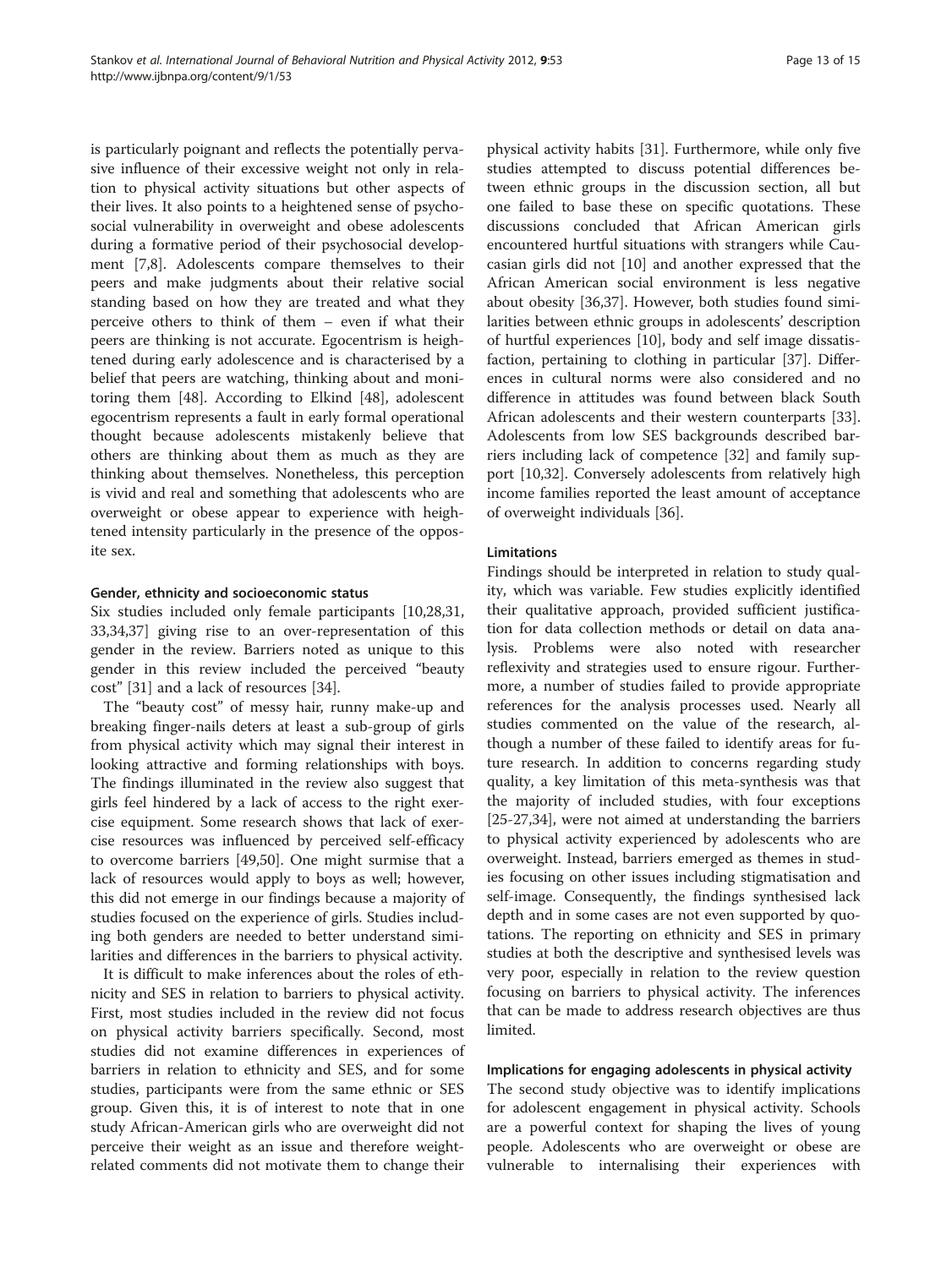<span id="page-13-0"></span>environmental and interpersonal barriers to physical activity at a formative period of their development. Wholeof-school anti-bullying programs that promote the values of respect and fairness will likely be more successful than strategies that perpetuate the stigmatisation and victimisation of adolescents by isolating them or a particular incident out amongst their peers. The quotations suggest that adolescents who carry extra body-weight do not want to be on display; they want to fit in and be a part of the group. School dress codes, particularly for PE clothing, should accommodate larger body sizes so that short or tight fitting clothing can be avoided. Concessions should be made for adolescents to dress for PE in private change rooms or bathroom cubicles rather than in an open changing area. In addition, PE classes should offer activities that are suitable for all athletic and body types, and allow adolescents some choice in the matter. All school staff, but PE staff in particular, would benefit from training that raises their awareness and competencies to address the environmental, interpersonal and individual barriers that overweight and obese adolescents confront in relation to physical activity and other learning situations. This type of training should be extended to parents and other exercise or physical activity providers in community centres and clubs. The paucity of gender specific data limits the recommendations that can be made with respect to gender across settings. Further research is required to address these limitations.

#### Implications for future research

Findings from this qualitative synthesis present a first step towards reducing the knowledge gap in understanding the barriers to physical activity for adolescent who are overweight and obese. Given that only four of the 15 studies fit the review question well, further qualitative research is required with a specific focus on understanding the barriers to physical activity. Most studies included in this review offer thin descriptions on some aspects of adolescent's experiences with barriers to physical activity. Little is known about how adolescents cope in these physical activity situations and how these experiences shape their identity, social relationships and engagement in physical activity in the longer-term. There is a need to focus on potential differences in barriers faced by adolescents of different SES and ethnic groups and the reporting of these in primary studies to facilitate future between group comparisons. The sensitive and stigmatising nature of the topic lends itself to interviewing young adults reflecting back on their adolescent experience. Such an approach would also provide a rich developmental perspective and potentially pinpoint developmental points of particular vulnerability and opportunity. Only when this knowledge gap is addressed will teachers, parents, coaches and others involved in the delivery of exercise and sporting activities, be able to create environments that engage adolescents who are overweight or obese in physical activity.

#### Competing interests

The authors declare that they have no competing interests.

#### Author details

<sup>1</sup>School of Health Sciences, University of South Australia, Adelaide, Australia. <sup>2</sup>Social Epidemiology & Evaluation Research Group, Sansom Institute for Health Research, University of South Australia, Adelaide, Australia. <sup>3</sup>Health and Use of Time (HUT) Group, Sansom Institute for Health Research, University of South Australia, Adelaide, Australia.

#### Authors' contributions

IS carried out the literature searches, did the quality assessment and coding as well as drafted the manuscript. MC conceived the study, completed the quality assessment and contributed to the analysis, writing and editing of the manuscript. TO edited manuscript drafts and provided feedback on the literature search and analysis of codes. All authors read and approved the final manuscript.

#### Received: 21 April 2011 Accepted: 3 May 2012 Published: 3 May 2012

#### References

- 1. Daniels RS: From Critical Periods for Abnormal Weight Gain in Children and Adolescents. In Handbook of Pediatric Obesity: Etiology, Pathophysiology & Prevention. Edited by Goran SMI, Sothern MS. Florida: Taylor & Francis Group; 2006:67–75.
- 2. LaFontaine T: Physical activity: the epidemic of obesity and overweight among youth: trends, consequences, and interventions. Am J Lifestyle Med 2008, 2(1):30–36.
- 3. Cragg S, Cameron C: Physical Activity of Canadian Youth An Analysis of 2002 Health Behaviour in School-aged Children Data. Ottawa: Canadian Fitness and Lifestyle Research Institute; 2006.
- 4. Janssen I, Katzmarzyk PT, Srinivasan SR, Chen W, Malina RM, Bouchard C, Berenson GS: Combined influence of body mass index and waist circumference on coronary artery disease risk factors among children and adolescents. Pediatrics 2005, 115(6):1623–1630.
- 5. Tremblay MS, Willms JD: Is the Canadian childhood obesity epidemic related to physical inactivity? Int J Obes Relat Metab Disord 2003, 27 (9):1100–1105.
- 6. Dietz WH: Overweight in childhood and adolescence. N Engl J Med 2004, 350(9):855–857.
- 7. Coleman JC: The Nature of Adolescence. London: Metheun & Co. Ltd; 1980.
- 8. Erikson EH: Identity: Youth and Crisis. New York: W.W. Norton & Company  $Inc: 1968$
- 9. Strauss RS: Childhood obesity and self-esteem. Pediatrics 2000, 105(1):e15.
- 10. Neumark-Sztainer D, Story M, Faibisch L: Perceived stigmatization among overweight African-American and Caucasian adolescent girls. J Adolesc Health 1998, 23(5):264–270.
- 11. Needham BL, Crosnoe R: Overweight status and depressive symptoms during adolescence. J Adolesc Health 2005, 36(1):48-55.
- 12. Eisenberg ME, Neumark-Sztainer D, Story M: Associations of weight-based teasing and emotional well-being among adolescents. Arch Pediatr Adolesc Med 2003, 157(8):733–738.
- 13. Zabinski MF, Saelens BE, Stein RI, Hayden-Wade HA, Wilfley DE: Overweight children's barriers to and support for physical activity. Obes Res 2003, 11 (2):238–246.
- 14. Deforche B, De Bourdeaudhuij I, Tanghe A, Debode P, Hills AP, Bouckaert J: Role of physical activity and eating behaviour in weight control after treatment in severely obese children and adolescents. Acta Paediatr 2005, 94(4):464–470.
- 15. Storch E, Milsom VA, DeBraganza N, Lewin AB, Geffken GR, Silverstein JH: Peer victimization, psychosocial adjustment, and physical activity in overweight and at-risk-for-overweight youth. J Pediatr Psychol 2006, 32 (1):80–89.
- 16. O'Dea JA: Prevention of child obesity: 'first, do no harm'. Health Educ Res 2005, 20(2):259–265.